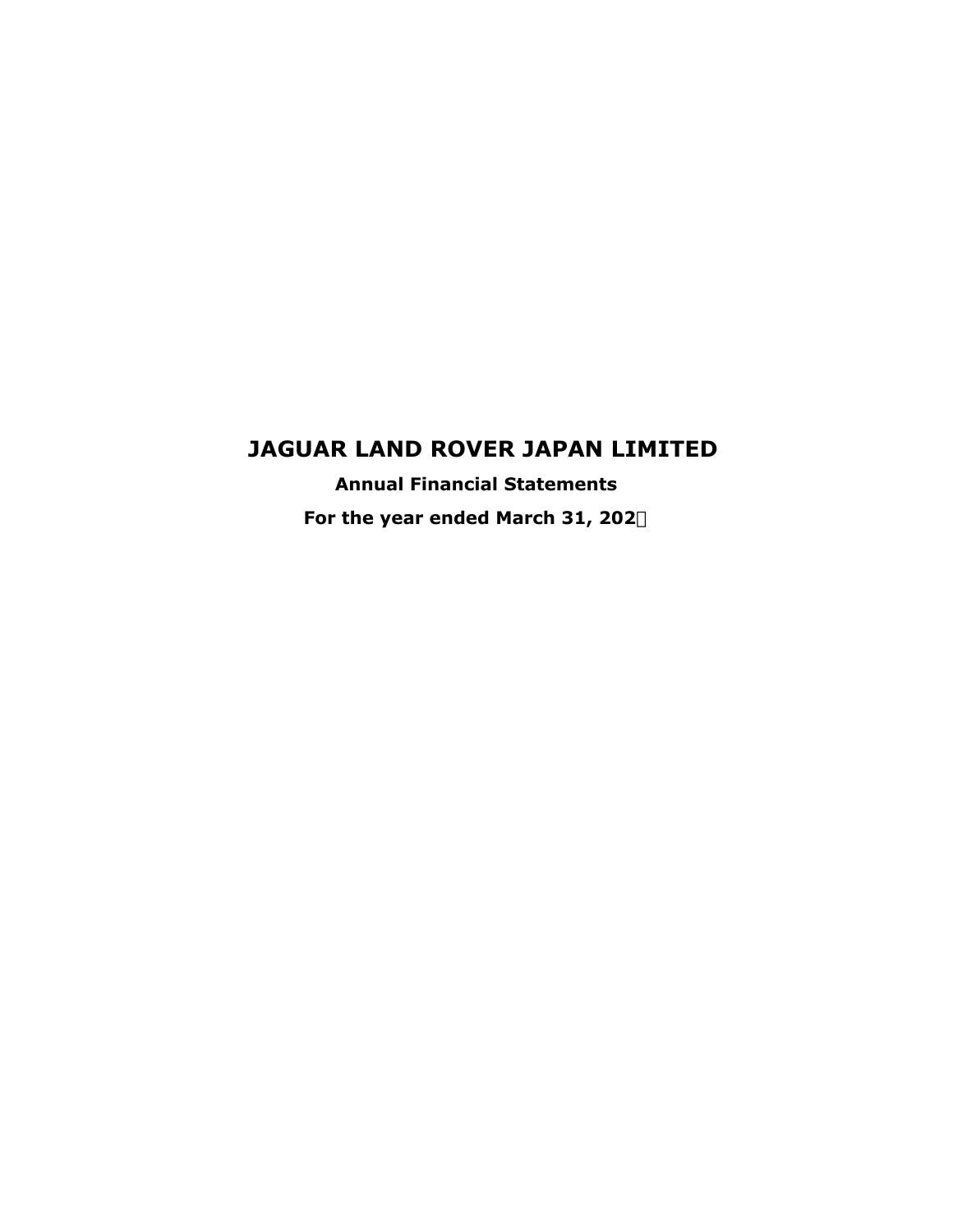# Balance Sheet

March 31, 2022

| Jaguar Land Rover Japan Limited          |            |                                          | (Thousands of Japanese Yen) |
|------------------------------------------|------------|------------------------------------------|-----------------------------|
| Account                                  | Amount     | Account                                  | Amount                      |
| Assets                                   | 16,987,936 | Liabilities                              | 12,547,886                  |
| [Current Assets]                         | 13,993,275 | [Current Liabilities]                    | 9,381,018                   |
| <b>Cash and Deposits</b>                 |            | 887,919 Accounts Payable                 | 4,891,839                   |
| <b>Accounts Receivable</b>               | 1,214,659  | Other Accounts Payable                   | 1,622,831                   |
| <b>Finished Goods Inventory</b>          |            | 2,246,954 Accrued Expenses               | 1,073,137                   |
| Goods in Transit                         |            | 4,677,746 Accrued Income Taxes           | 139,634                     |
| <b>Supplies</b>                          |            | 29,393 Accrued Bonuses                   | 78,590                      |
| <b>Prepaid Expenses</b>                  | 98,524     | Director's Accrued Bonuses               | 7,871                       |
| <b>Other Accounts Receivable</b>         | 260,863    | Deposits Received                        | 3,140                       |
| <b>Consumption Tax Receivables</b>       | 163,688    | <b>Provision for Product Warranties</b>  | 188,030                     |
| Short term loan                          | 4,413,420  | Deferred Revenue                         | 1,375,942                   |
| [Non-Current Assets]                     | 2,994,660  | [Long-term Liabilities]                  | 3,166,868                   |
| (Property, Plant and Equipment)          |            | 780,345 Retirement Allowance             | 269,729                     |
| <b>Buildings</b>                         | 46,324     | <b>Provision for Product Warranties</b>  | 325,779                     |
| <b>Buildings Accompanying Facilities</b> | 11,420     | Long-term Deferred Revenue               | 2,541,958                   |
| <b>Machineries and Equipment</b>         | 43,078     | Guarantee Deposits                       | 9,775                       |
| Vehicles and Transport Equipment         | 645,501    | <b>Asset Retirement Obligations</b>      | 19,624                      |
| Tools, Furniture and Fixtures            | 34,020     |                                          |                             |
| (Intangible Fixed Assets)                | 257,736    | Equity                                   | 4,440,049                   |
| Software                                 | 65         |                                          |                             |
| Goodwill                                 | 257,670    | [Capital Stock]                          | 480,000                     |
| (Investments and Other Assets)           | 1,956,578  | <b>Capital Stock</b>                     | 480,000                     |
| <b>Guarantee Deposits</b>                | 123,313    |                                          |                             |
| <b>Deferred Tax Assets</b>               | 1,833,265  | [Capital Surplus]                        | 3,503,539                   |
|                                          |            | <b>Legal Capital Surplus</b>             | 3,503,539                   |
|                                          |            | [Retained Earnings]                      | 456,509                     |
|                                          |            |                                          |                             |
|                                          |            | <b>Other Retained Earnings</b>           | 456,509                     |
|                                          |            | <b>Retained Earnings Brought Forward</b> | 456,509                     |
| <b>Total Assets</b>                      |            | 16,987,936   Total Liabilities & Equity  | 16,987,936                  |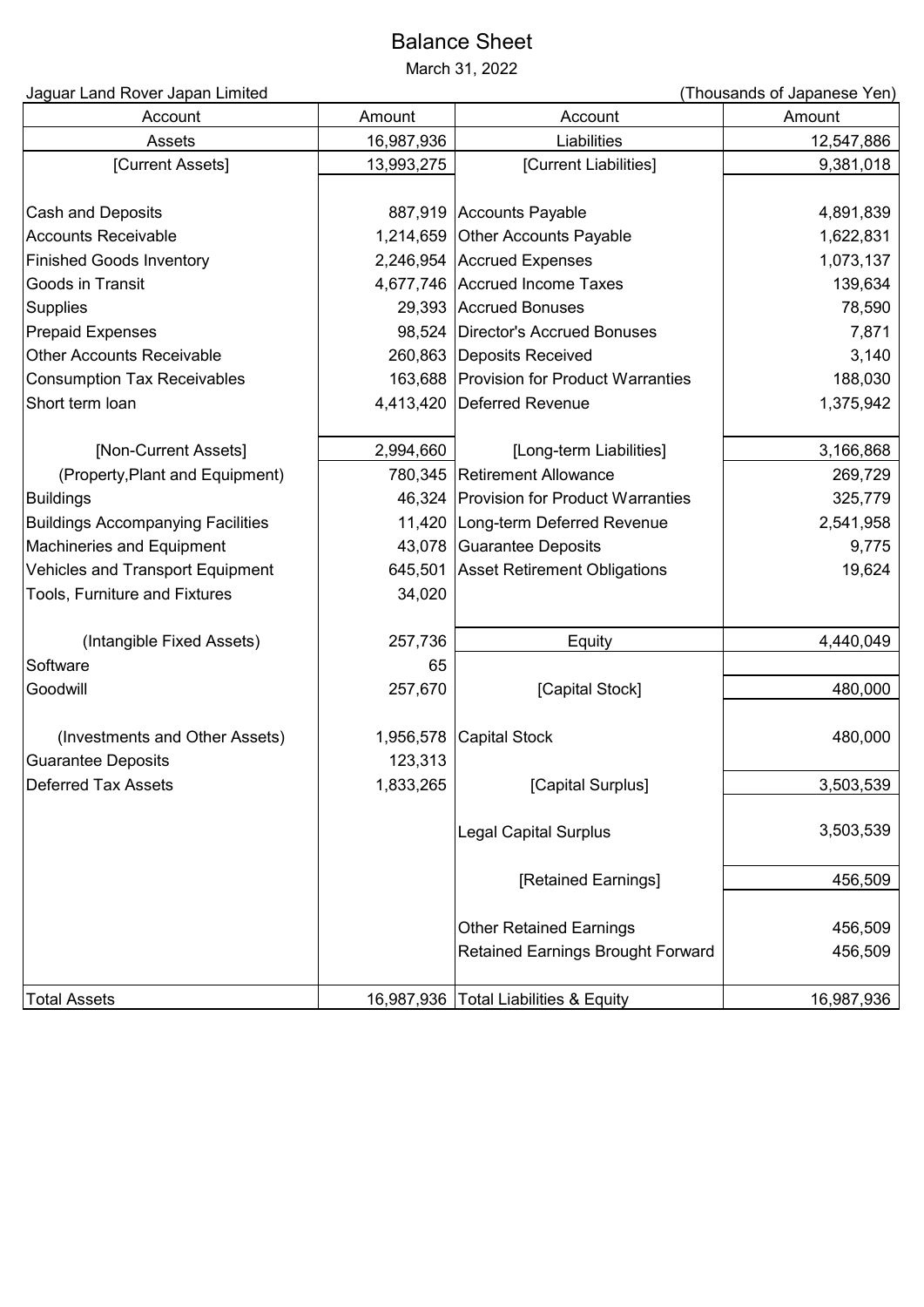# Income Statement

From April 1, 2021

To March 31, 2022

| Jaguar Land Rover Japan Limited              | (Thousands of Japanese Yen) |            |
|----------------------------------------------|-----------------------------|------------|
| Account                                      |                             | Amount     |
| <b>Net Sales</b>                             |                             | 42,466,116 |
| <b>Cost of Sales</b>                         |                             | 37,942,568 |
| Gross profit                                 |                             | 4,523,548  |
| Selling, General and Administrative Expenses |                             | 3,904,576  |
| Operating Income                             |                             | 618,971    |
| Non-Operating Income                         |                             |            |
| Insurance Income                             | 506                         |            |
| Interest Income                              | 944                         |            |
| <b>Commission Fee</b>                        | 78,131                      |            |
| Miscellaneous Income                         | 47,083                      | 126,664    |
| <b>Non-Operating Expense</b>                 |                             |            |
| <b>Foreign Currency Exchange Losses</b>      | 1,095                       |            |
| <b>Interest Expense</b>                      | 1,401                       |            |
| <b>Factoring Fee</b>                         | 31,039                      | 33,536     |
| <b>Ordinary Income</b>                       |                             | 712,099    |
| <b>Extraordinary Loss</b>                    |                             |            |
| Loss on retirement of fixed assets           | 11,366                      | 11,366     |
| Income Before Income Taxes                   |                             | 700,733    |
| <b>Income Taxes</b>                          |                             |            |
| Current                                      | 131,198                     |            |
| <b>Deferred</b>                              | 113,026                     | 244,224    |
| Net Income                                   |                             | 456,508    |